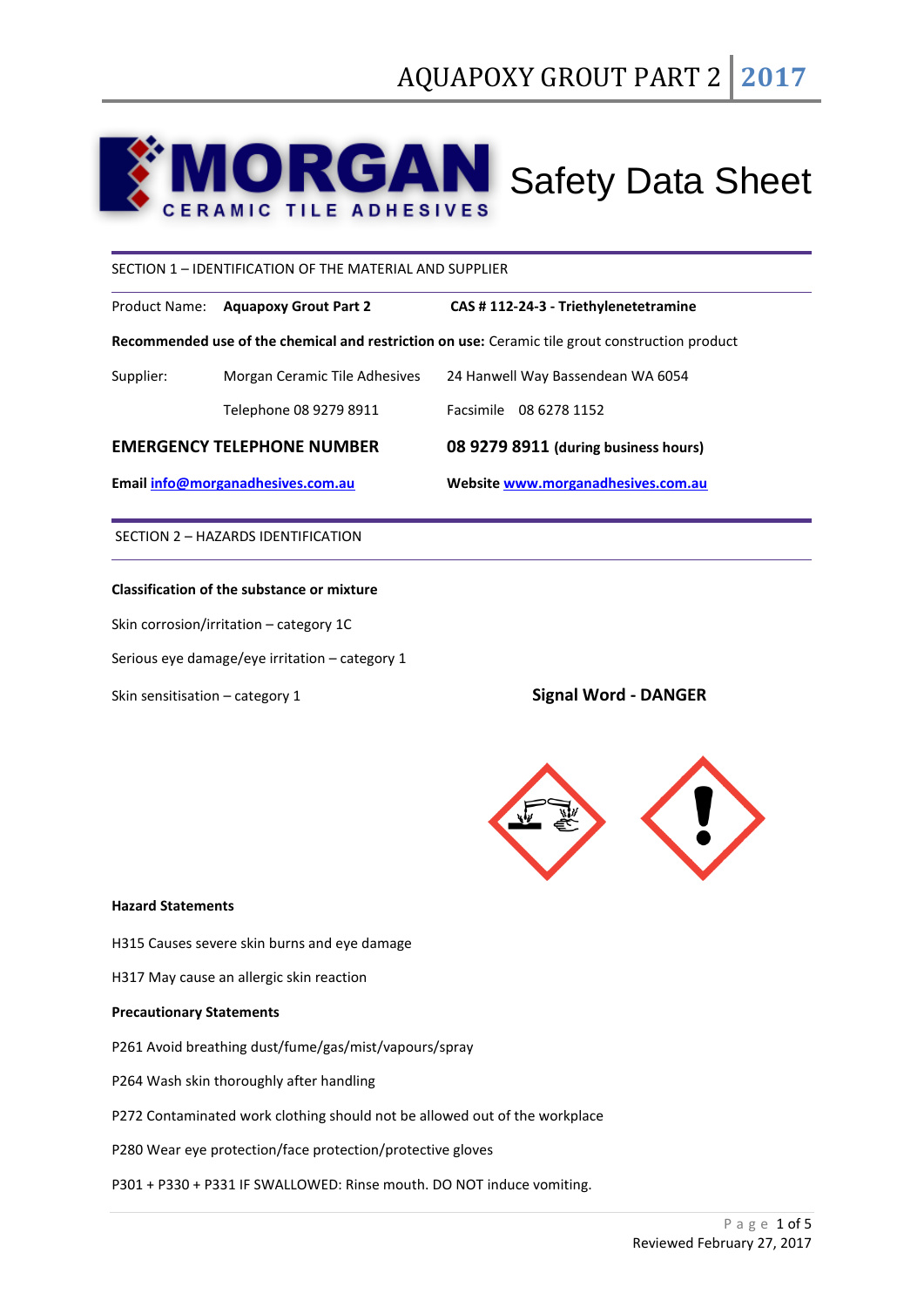P303 + P361 + P353 IF ON SKIN (or hair): Remove/Take off immediately all contaminated clothing. Rinse skin with water/shower.

P304 + P340 + P310 IF INHALED: Remove victim to fresh air and keep at rest in a position comfortable for breathing. Immediately call a POISON CENTER or /physician.

P302+P352 IF ON SKIN: Wash with plenty of soap and water

P305 + P351 + P338 + P310 IF IN EYES: Rinse cautiously with water for several minutes. Remove contact lenses, if present and easy to do. Continue rinsing. Immediately call a POISON CENTER/ doctor

P333+P313 If skin irritation or rash occurs: Get medical advice/attention

P363 Wash contaminated clothing before reuse

P405 Store locked up

P501 Dispose of contents/container to an approved waste disposal plant

#### **HAZARDOUS CHEMICAL. NON DANGEROUS GOODS. S5 SCHEDULED POISON**

#### SECTION 3 – COMPOSITION/INFORMATION ON INGREDIENTS

| <b>Chemical Name</b>                  | CAS#          | Concentration |
|---------------------------------------|---------------|---------------|
| Triethylenetetramine                  | 112-24-3      | $< 10 \%$     |
| 2,4,6-tris(dimethylaminomethyl)phenol | $90 - 72 - 2$ | $< 10 \%$     |

# SECTION 4 – FIRST AID MEASURES

Ingestion: Do not induce vomiting. Rinse the mouth with water. Give charcoal slurry to drink. Seek immediate medical assistance.

Eye Contact: Hold the eyelids open and irrigate the eyes with copious amounts of water for at least fifteen minutes. Seek immediate medical assistance.

Skin Contact: Remove the contaminated clothing. Rinse the exposed areas thoroughly with water. Clean the contaminated clothing before re-using. Seek medical advice if a skin irritation develops.

Inhaled: Move the person to a source of fresh air. Seek immediate medical advice.

SECTION 5 – FIRE FIGHTING MEASURES

## **HAZCHEM CODE: None allocated**

This product is not flammable. Decomposition of this product will result in the generation of toxic oxides of carbon and nitrogen. Fire fighters should wear self-contained breathing apparatus and a protective suit. Flames on or in the vicinity of this product can be extinguished using conventional fire fighting agents and procedures.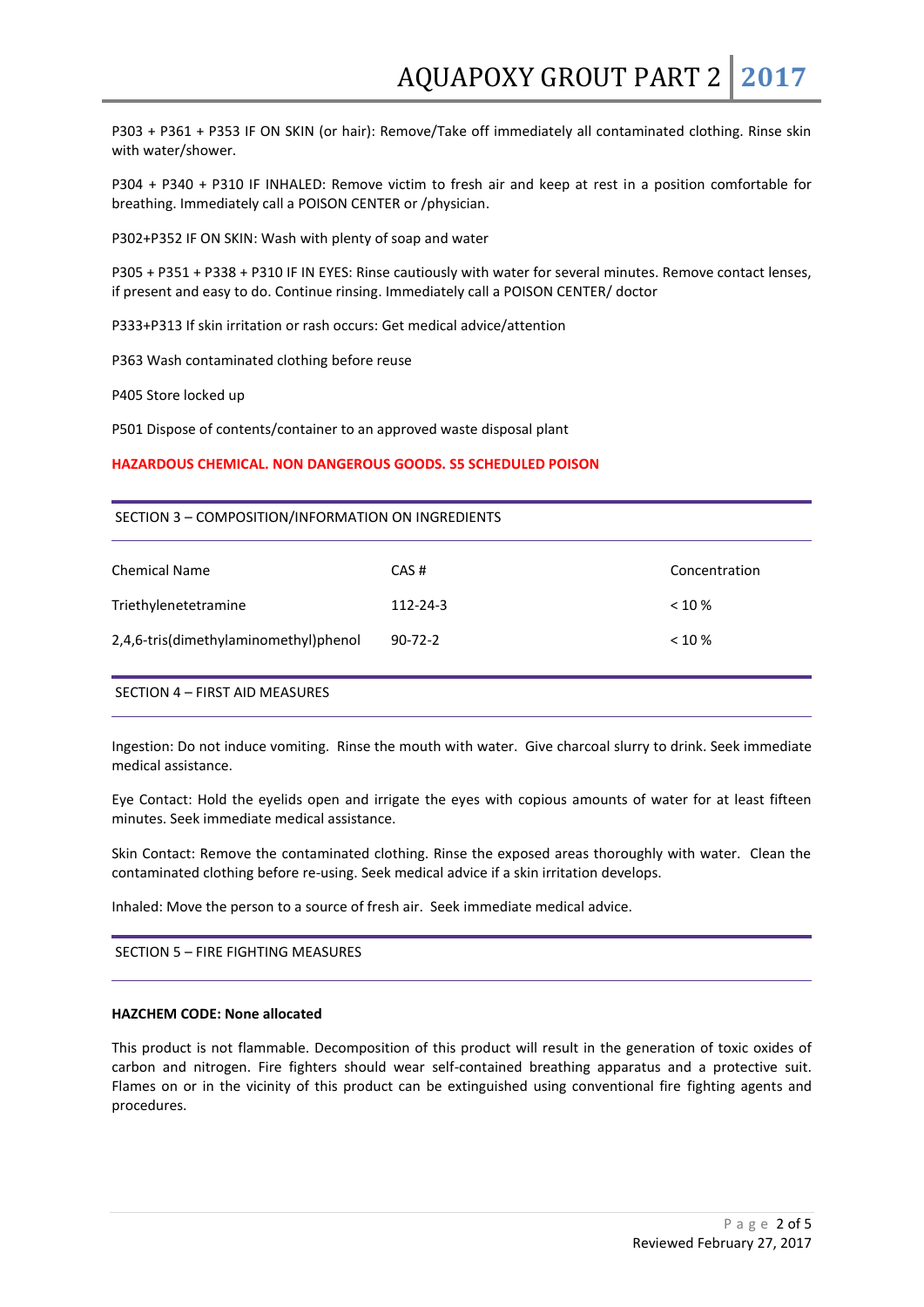# SECTION 6 – ACCIDENTAL RELEASE MEASURES

Do not allow material to contaminate ground water systems. Prevent product from entering drains. Soak up with an inert adsorbent material such as sand. Sweep up and shovel into suitable containers for disposal.

## SECTION 7 – HANDLING AND STORAGE

This product is a schedule 5 poison and must be stored in accordance with the relevant State Poisons Act. Store this product in a cool, ventilated and dry position. During storage and transport this product should be kept away from foodstuffs, strong oxidising agents, acids, and bases.

## SECTION 8 – EXPOSURE CONTROLS/PERSONAL PROTECTION

Exposure Standards: An exposure standard for this product has not been allocated. An exposure standard for triethylenetetramine is not available.

Engineering Controls: This product should only be used in a well ventilated area. Avoid inhaling the product's vapours. Keep the product's container sealed at all times.

Personal Protective Equipment: Always handle and use this product with common sense and good industrial hygiene practices. Tilers should avoid all unnecessary skin contact with this product. In poorly ventilated areas tilers should wear a respiratory protective device complying with the AS1716. The manufacturer recommends the use of a full or half face mask fitted with an organic vapour canister or a Class M cartridge. Chronic health effects can be avoided by the use of a barrier cream.

| Appearance:      | Cream Liquid        | Solubility:              | Soluble               |
|------------------|---------------------|--------------------------|-----------------------|
| Odour:           | Mild chemical odour | Specific gravity:        | approximately 1       |
| Vapour Pressure: | Not available       | Vapour Density:          | Not available         |
| Melting Point:   | Not available       | <b>Boiling Point:</b>    | > 150 degrees Celsius |
| Flammability:    | Not combustible     | <b>Explosion Limits:</b> | Not relevant          |
| pH:              | 10 (1% solution)    | Ignition Temperature:    | Not relevant          |
|                  |                     |                          |                       |

# SECTION 9 – PHYSICAL AND CHEMICAL PROPERTIES

SECTION 10 – STABILITY AND REACTIVITY

| Chemical stability:               | Stable when stored in a dry and cool environment.              |
|-----------------------------------|----------------------------------------------------------------|
| Conditions to avoid:              | Take necessary action to avoid static electricity discharge.   |
| Incompatible materials:           | Strong acids, bases and oxidising agents.                      |
| Hazardous decomposition products: | Product will release oxides of carbon and nitrogen.            |
| Hazardous reactions:              | Sanded or machined residues represent a dust explosion hazard. |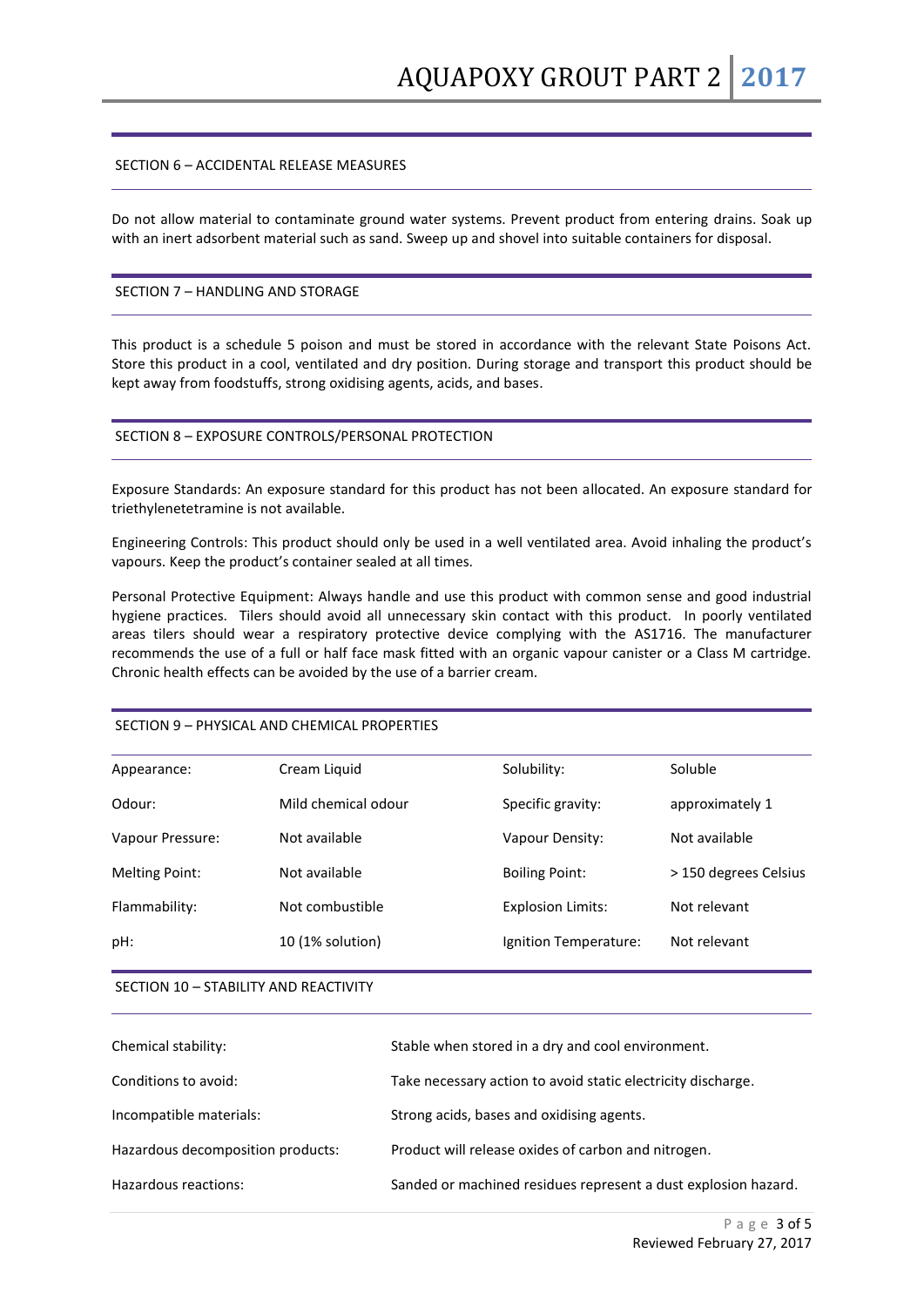# SECTION 11- TOXICOLOGICAL INFORMATION

Adverse health effects due to the use of this product are not expected if the product is handled in accordance with this Safety Data Sheet and the products label. Symptoms that may arise if the product is mishandled are:

Ingestion: Moderately toxic. This product may irritate the throat and stomach.

Eye contact: Irritant. This product may cause an inflammation of the eye.

Skin contact: Irritant. This product may cause an irritation or a rash to develop.

Inhaled: Irritant. This product may cause an inflammation of the respiratory system.

Chronic health effects: Prolonged contact and exposure to this product may cause dermatitis or an allergic skin reaction in some individuals. Tilers may become sensitised to this product.

# SECTION 12 – ECOLOGICAL INFORMATION

Ensure appropriate measures are taken to prevent this product from entering the environment. Harmful to aquatic organisms. May cause long term adverse effects in the aquatic environment.

# SECTION 13 – DISPOSAL CONSIDERATIONS

Prevent the contamination of drains and waterways by containing the spill with sand or soil. Spills should be repacked into plastic lined buckets or into sealable plastic buckets. Wash the contaminated area with a biodegradable detergent and an excess of water. Before disposing please consult the chemical disposal regulations of the relevant Commonwealth, State, Territory or local government departments.

# SECTION 14 – TRANSPORT INFORMATION

# **NOT CLASSIFIED AS A DANGEROUS GOOD BY THE CRITERIA OF THE ADG CODE**

| UN Number:                            | None allocated | Hazchem Code:    | None allocated |
|---------------------------------------|----------------|------------------|----------------|
| <b>Correct Shipping Name:</b>         | None allocated | Packaging Group: | None allocated |
| Dangerous Goods Class: None allocated |                | EPG:             | None allocated |
| Subsidiary Risk:                      | None allocated |                  |                |